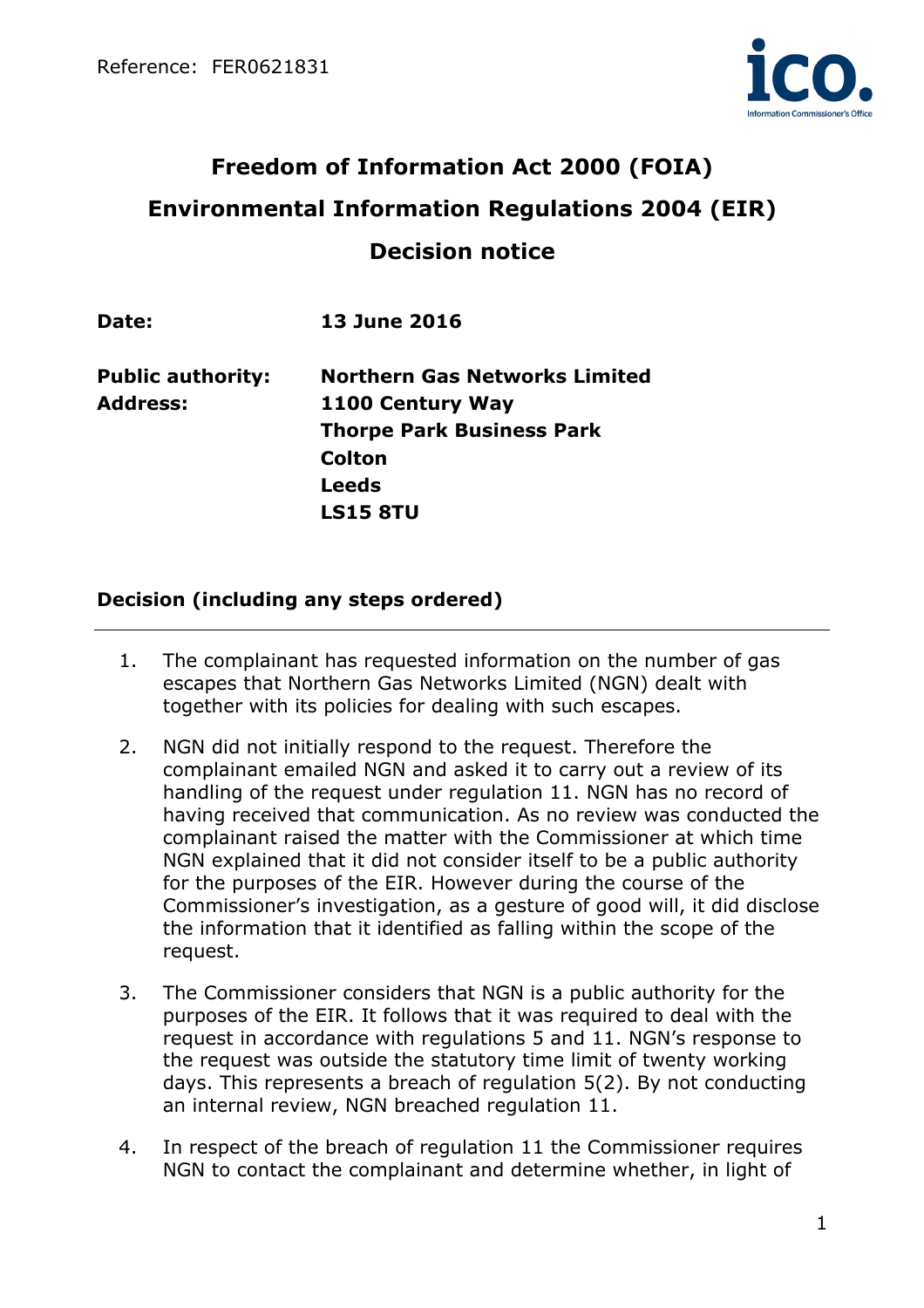

the information it has already disclosed, he still requires an internal review. If he does, NGN are required to conduct an internal review in accordance with regulation 11.

5. The public authority must take this step within 35 calendar days of the date of this decision notice. Failure to comply may result in the Commissioner making written certification of this fact to the High Court pursuant to section 54 of the Act and may be dealt with as a contempt of court.

## **Request and response**

6. On 21 December 2015 the complainant emailed NGN explaining that he believed that they were a public authority for the purposes of the EIR and was therefore making a request under regulation 5 of that legislation for information of the following description:

"(1) The number of confirmed gas escapes for which Northern Gas Networks was responsible for attending to for the period 1 April 2015 – 31 October 2015

(2) The full content of Northern Gas Network's current policies and procedures in respect of dealing with Gas Escapes, including cleaning up any area of soil and/or vegetation affected by such an escape."

- 7. The NGN acknowledged receipt of the email the same day but did not provide any further response. The complainant has provided the Commissioner with a copy of an email which he sent to NGN on 24 January 2016 requesting it to carry out a review of the way it had handled his request. NGN has advised the Commissioner that it has no record of that email.
- 8. Although still preserving its position that it was not a public authority for the purposes of the EIR, NGN provided the complainant with a response, as a gesture of goodwill. This response was provided on 9 June 2016. NGN advised the Commissioner that it had provided all the information it believed it held which fell within the scope of the request.

## **Scope of the case**

9. The complainant contacted the Commissioner on 22 March 2016 to complain about the way his request for information had been handled. As well as explaining the history of the request he set out his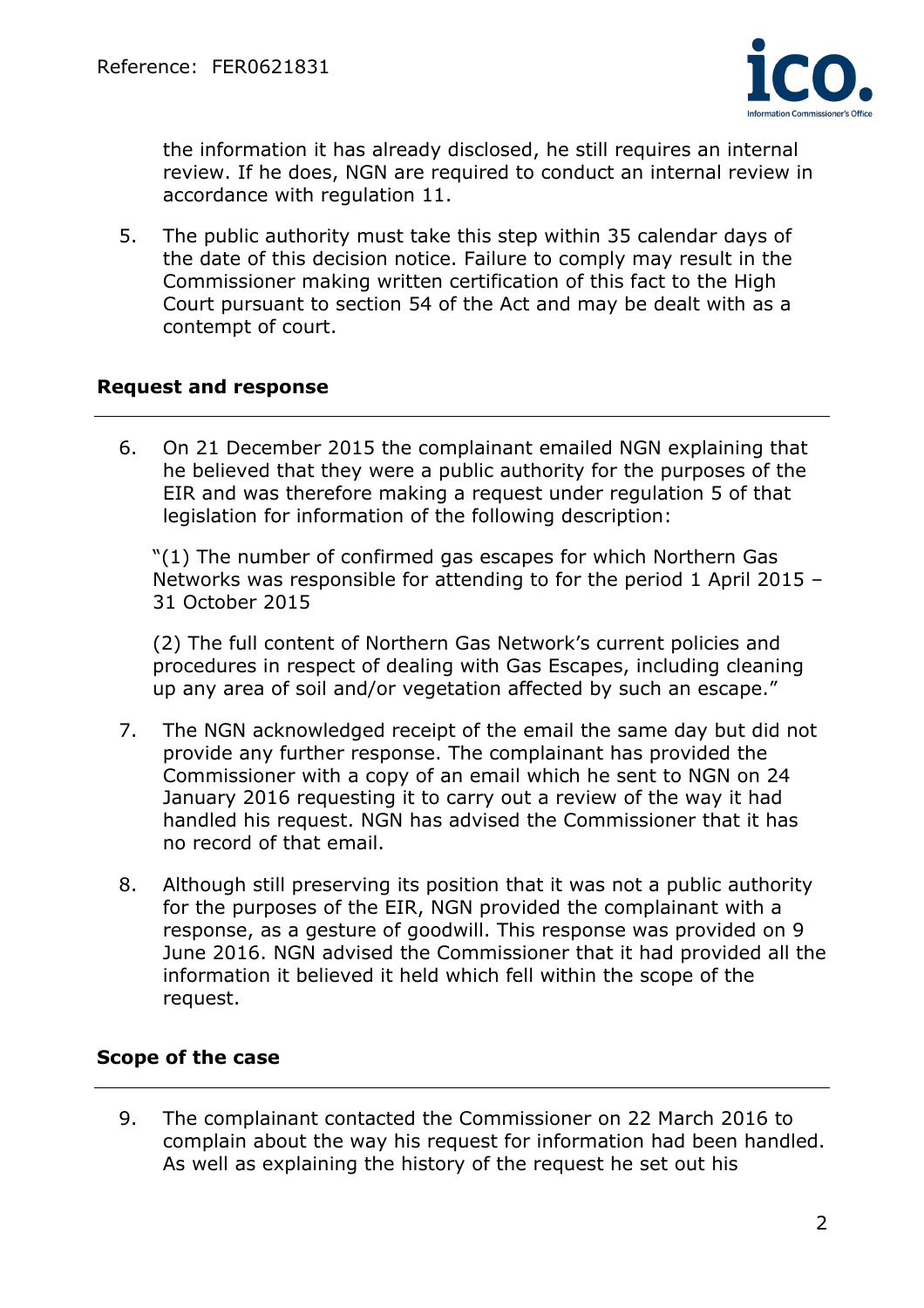

arguments as to why he believed NGN was a public authority and asked the Commissioner to make a decision as to whether NGN had dealt with his request in accordance with regulations 5 and 11.

- 10. The Commissioner considers the scope of this case to be concerned with the question of whether NGN is a public authority for the purposes of the EIR. If he concludes that it is, he will go onto to consider the complainant's concerns regarding regulations 5 and 11.
- 11. In the recent case of Fish Legal v Information Commissioner & Others (GIA/0979/2011 & GIA/0980/2011) ("Fish Legal UT"), the Upper Tribunal Administrative Appeals Chamber (the "UT") ruled that the Commissioner has jurisdiction to both investigate and decide whether a body is a public authority.
- 12. The Commissioner therefore has jurisdiction to decide this question. The First Tier Tribunal (the "FTT") may also hear appeals against the Commissioner's decisions and the UT may hear appeals against the decisions of the FTT.

## **Reasons for decision**

## **Regulation 2(2) public authorities for the purposes of the EIR**

- 13. The EIR gives members of the public the right to access environmental information held by the vast majority of public authorities and places a duty on public authorities to respond to requests for environmental information.
- 14. If a public authority receives a request for environmental information they are legally obliged to provide it, usually within 20 working days, unless any of the exceptions contained within the EIR apply. If a public authority believes an exception does apply to the information that has been requested, then the public authority must explain why the exception applies.
- 15. The definition of public authority is given in Regulation 2(2) of the EIR. In particular it states that a "public authority" means -
	- (a) government departments
	- (b) any other public authority as defined in section 3(1) of the Act,
	- (c) any other body or other person, that carries out functions of public administration; and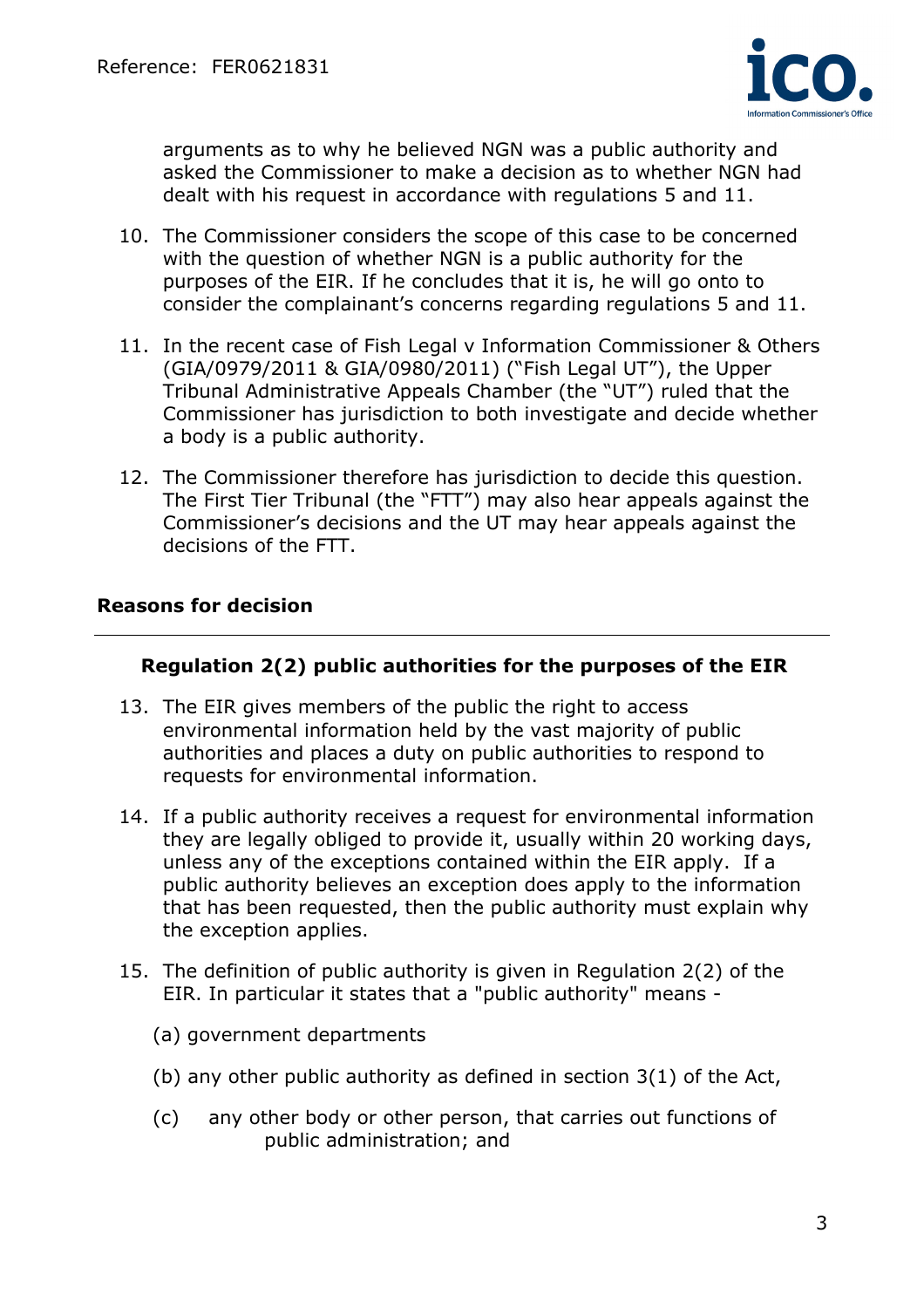

- (d) any other body or other person that is under the control of a public authority and:
	- (i) has public responsibilities relating to the environment;
	- (ii) exercises functions of a public nature relating to the environment; or
	- (iii) provides public services relating to the environment.
- 16. On the facts of this case, NGN is clearly not a government department (under (a)) and is not a public authority as defined in section 3(1) of FOIA (under (b)).
- 17. In considering the question of whether NGN is a public authority for the purposes of the EIR, it must therefore be established whether NGN falls under regulation 2(2)(c) or (d) EIR, namely whether it has functions of public administration or is under the control of a public authority. Regulation 2(2)(c) and (d) EIR give effect to Article 2(2)(b) and (c) of EU Directive 2003/4 ('the Directive').
- 18. Article 2(2)(b) of the Directive defines 'public authority' as:

"any natural or legal person performing public administrative functions under national law, including specific duties, activities or services in relation to the environment".

- 19. The leading decision on the interpretation of Article 2(2)(b) and Article 2(2)(c) of the Directive is the Judgment of the Grand Chamber of the CJEU in Fish Legal & Shirley v Information Commissioner & Others C-279/12 (Fish Legal EU).
- 20. The CJEU explained that persons 'performing public administrative functions' are:

"entities, be they legal persons governed by public law or by private law, which are entrusted, under the legal regime which is applicable to them, with the performance of services of public interest, inter alia in the environmental field, and which are, for this purpose, vested with special powers beyond those which result from the normal rules applicable in relations between persons governed by private law" [52].

21. The Upper Tribunal in Fish Legal UT (which applied the decision in Fish Legal EU to the question of whether various water companies were public authorities under the EIR) accepted that EU law "looks to the substance rather than the form" and that "the issue is a practical one.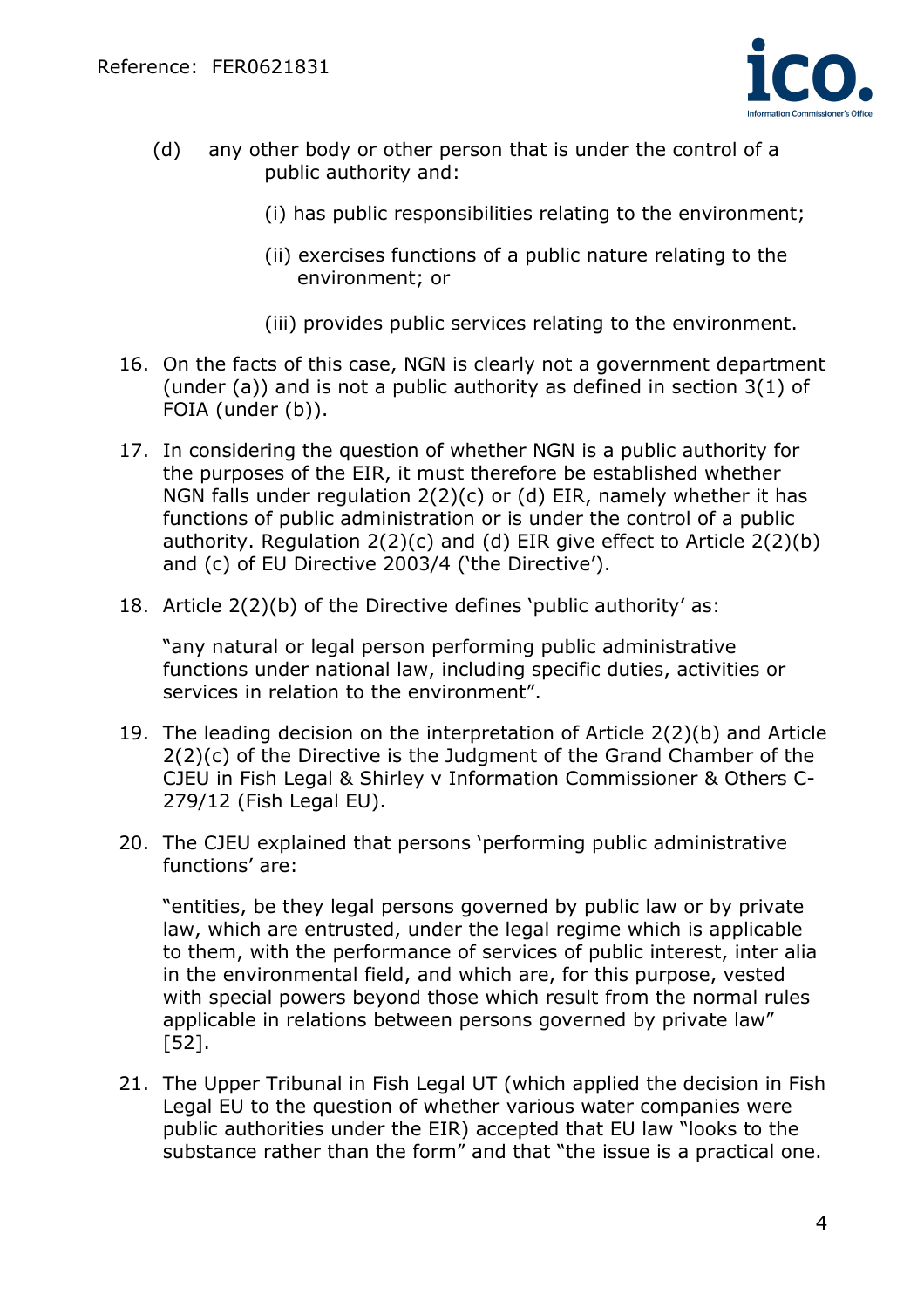

Do the powers give the body an ability that confers on it a practical advantage relative to the rules of private law" [106].

- 22. With respect to the second part of the definition in Article 2(2)(b), the Upper Tribunal in Cross v Information Commissioner & The Cabinet Office [2016] UKUT 0153 concluded that the relevant functions or services must include something of an environmental nature [86].
- 23. Article 2(2)(c) of the Directive defines 'public authority' as:

"any natural or legal person having public responsibilities or functions, or providing public services, relating to the environment under the control of a person falling within (a) or (b)."

- 24. The CJEU in Fish Legal EU also set out the test for 'control' [68-69]. It explained the test applies to the manner in which functions are performed, not the functions themselves. For example, a body is not under control of the Government merely because its powers derive from statute.
- 25. The Upper Tribunal in Fish Legal UT interpreted the decision of the CJEU in Fish Legal EU as laying down a single test with two elements – in order for a body to be under the control of a public authority, it must:
	- (i) operate in a non-autonomous manner; and

(ii) do so because a public authority is in a position to exert 'decisive influence' on its action in the environmental field [134].

- 26. In other words, although the public authority need not actually be exercising its powers of control, the existence of the powers must have a real constraining effect on the body in question.
- 27. Furthermore, the CJEU decided that the test requires consideration of the body's overall manner of performing its services: it would not be enough to find control in 'one or two marginal aspects' of its business.
- 28. The UT in Fish Legal UT pointed out that 'no legitimate business has complete freedom of action'. It explained that as all operate in a framework of legal and commercial constraints, something more is needed before one can say that they have lost their autonomy.
- 29. The Commissioner has focussed his investigation on whether NGN is a public authority under regulation 2(2)(c) of the EIR , which as explained above gives effect to Article 2(2)(b) of the Directive. He has considered firstly whether NGN is entrusted with services in the public interest and, if so, whether it has any special powers.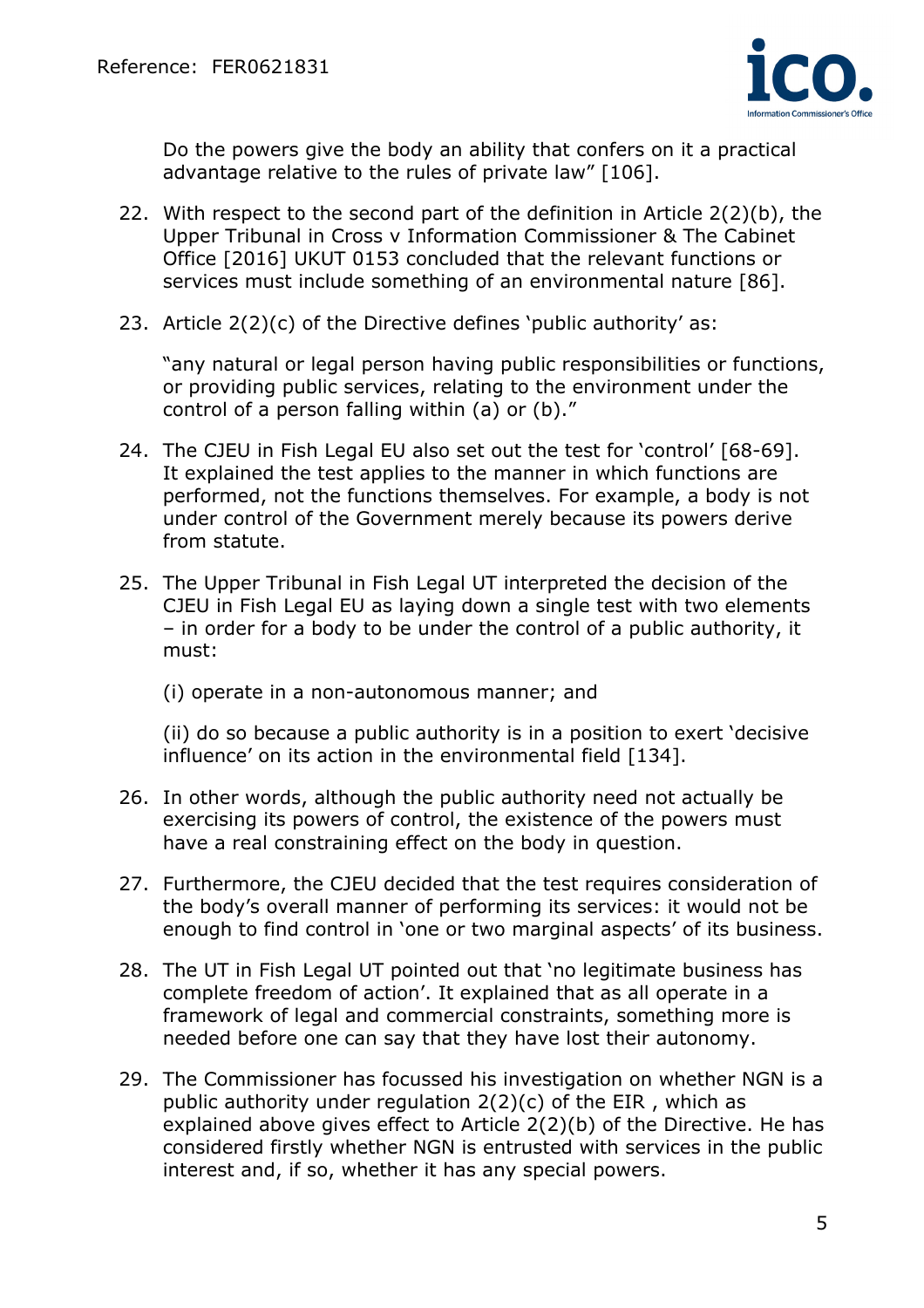

## **Services in the public interest**

- 30. NGN is the owner and operator of the gas distribution network in the North of England. It is licensed under section 7 of the Gas Act 1986 as amended (the Gas Act) as a public gas transporter. As such it has an obligation under section 9 of the Gas Act to develop and maintain an economic and efficient gas pipeline through which gas suppliers can deliver their gas to customers. Under section 10 it has a qualified duty to connect premises to its pipe network.
- 31. The Commissioner finds that the services which NGN is responsible for under the Gas Act are services delivered in the public interest. The Commissioner also considers that the transportation of a source of energy is itself an issue concerning the environment as are the practical and physical implications of maintaining and developing a pipe network. Therefore the Commissioner is satisfied that the transportation of gas is a service performed in the environmental field.

# **Special powers**

- 32. It is further necessary to consider whether, in order to carry out its functions as a gas transporter, NGN is vested with any special powers over and above those which exist under private law. Private law is the civil legal system which regulates an individual's powers to buy and sell property, license the use of property, to enter into contracts and the right to take legal action for breach of contract. Special powers are those conferred under national law that go beyond those enjoyed under private law and which confer on the body holding the power a practical advantage relative to the rules of private law.
- 33. Although the Upper Tribunal in the Fish Legal UT case did not provide general principles in determining whether a power is a special legal power, it is worth noting that, with respect to the water companies, the UT concluded that the companies exercised special powers which included:-.
	- Compulsory purchase powers;
	- The right to access and use private land of a third party;
	- Creation of new byelaws and criminal sanctions; and
	- Laying of pipes.
- 34. NGN acknowledges that it has certain powers derived from the Gas Act including;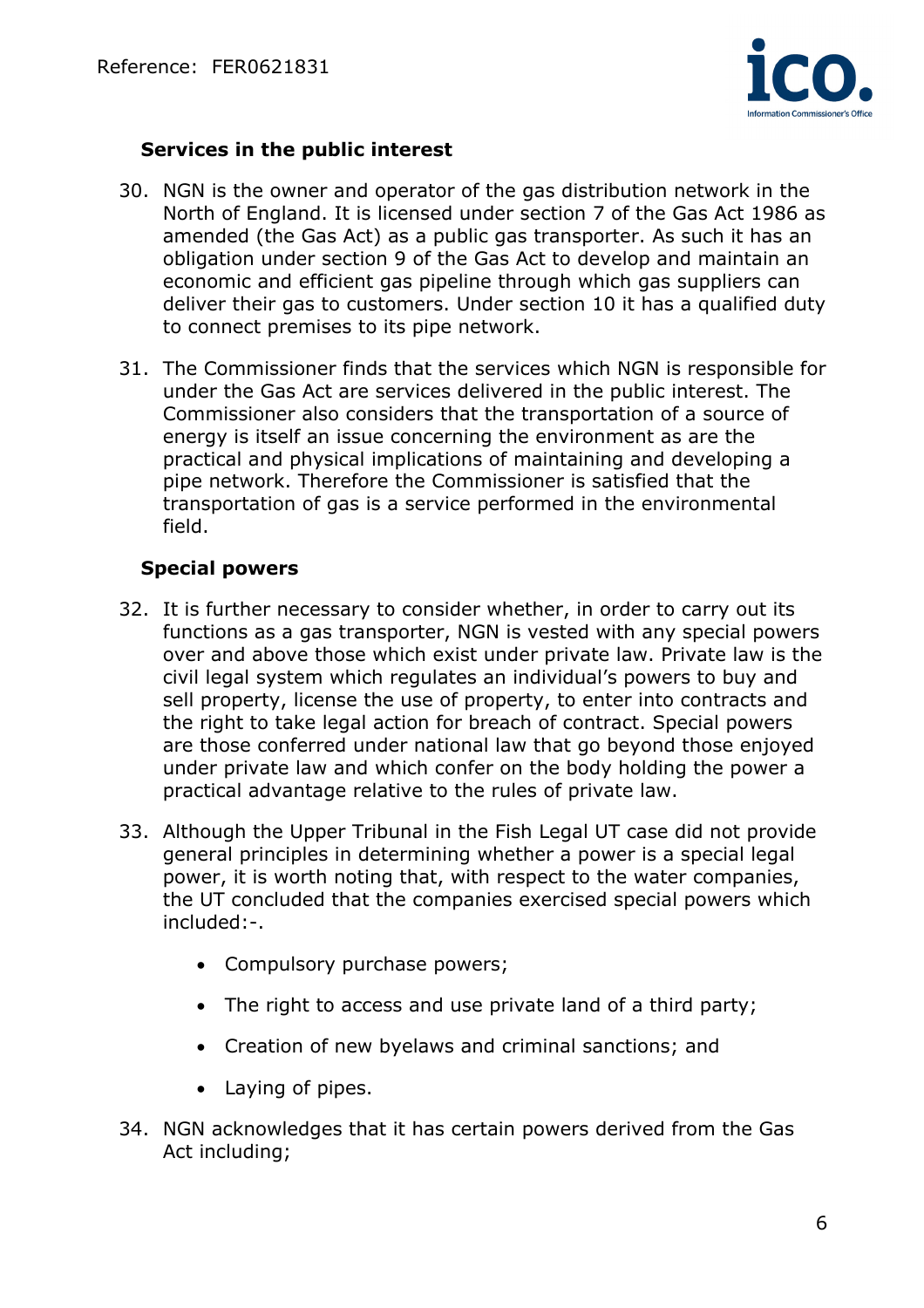

- Powers of entry onto land and premises to inspect gas equipment and fittings on a safety basis and for the purpose of performing other duties (Schedule 2B of the Gas Act);
- Compulsory purchase powers to acquire rights in or on land connected with its obligation to develop a pipeline system (Schedule 3 of the Gas Act); and
- Powers to lay pipes within streets and associated rights to maintain, repair and renew them, including breaking up streets (Schedule 4 of the Gas Act).
- 35. The Commissioner considers that all three of these powers have the characteristics of special powers; they are not rights which a private individual could rely on when conducting their business. The very existence of these powers provides NGN with an advantage over those it deals with. For example, even though it may not need to rely on its compulsory purchase powers, the fact that it has this power will strengthen its position when negotiating the acquisition of land under civil law.
- 36. NGN has explained that these statutory powers are often qualified by limitations and safeguards and gave the example of its rights to enter private property being subject to The Rights of Entry (Gas and Electricity) Act 1954, which means that in most cases it requires a justice's warrant to gain access. NGN therefore contends that these powers should not be regarded as special powers.
- 37. The Commissioner finds that even where its statutory powers are the subject of some legal oversight or qualified in some other way, they still go beyond those that a private person enjoys. As a consequence NGN is able to compel third parties to take actions or accommodate NGN's actions in a way that a private person could not.
- 38. NGN has pointed out that it does not have powers to make byelaws and is not subject to judicial review. This may be so, however the important point is that NGN has at least three powers at its disposal which enable it to perform its obligations under the Gas Act which are not available to the ordinary individual under civil law. The Commissioner finds that these powers are sufficient to meet the test.
- 39. The Commissioner is satisfied that those powers listed at paragraph 34 above provide NGN with a practical advantage when delivering its services compared with the powers that are available to ordinary persons and as such they constitute special powers. As already discussed, the Commissioner is also satisfied that the services provided by NGN are in the public interest. The Commissioner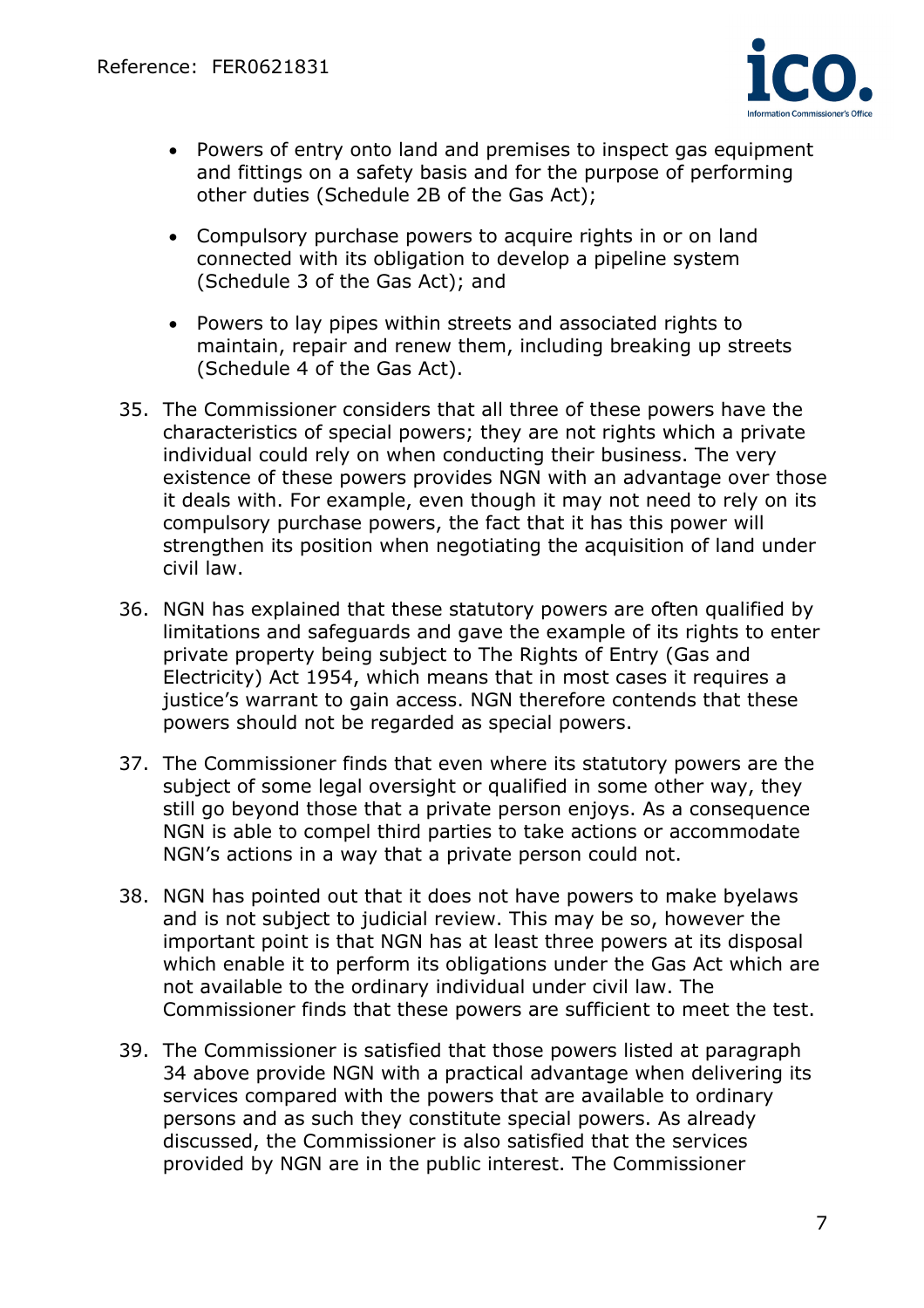

therefore concludes that NGN is a public authority under regulation 2(2)(c) of the EIR in respect of any environmental information it holds. NGN is therefore obliged to provide responses to requests for such information in accordance with the EIR

40. As the Commissioner has found that NGN is a public authority under regulation 2(2)(c) of the EIR he has not gone on to consider the application of regulation 2(2)(d). He will however go on to consider whether NGN dealt with the complainant's request in accordance with regulations 5 and 11.

## **Regulation 5 – making available environmental information**

- 41. Regulation 5(1) requires that where a public authority has received a request for information it shall, subject to a number of qualifications such as the application of exceptions, make that information available.
- 42. Regulation (5)(2) requires the information to be made available no later than twenty working days after the date the request is received.
- 43. The request was made on 21 December 2015. NGN did not respond to it within the twenty working days and so breached regulation 5(2).

## **Regulation 11 - representations and reconsiderations.**

- 44. In broad terms, regulation 11 provides that a person who has made a request to a public authority may make representations to that public authority if appears to them that the public authority has failed to comply with its obligations under the EIR in respect of that request. On receiving such representations, the public authority has forty working days to reconsider how it dealt with the request and notify the applicant of its decision. This provides the public authority with an opportunity to remedy any failings in how it dealt with the request originally. This is commonly referred to as an internal review.
- 45. In this case the complainant has provided the Commissioner with a copy of an email dated 24 January 2016 in which he advises NGN that, as he has not yet received a response to his request, it appeared to him that NGN had failed to comply with regulations 5(1) and (2). NGN has advised the Commissioner that it has no record of this communication. However having viewed a copy of the email in question the Commissioner notes that the email address to which it was sent is the same as that to which his original request was sent. The Commissioner is satisfied that on the balance of probabilities NGN did receive the request for an internal review. It would be understandable that if NGN did not consider itself to be a public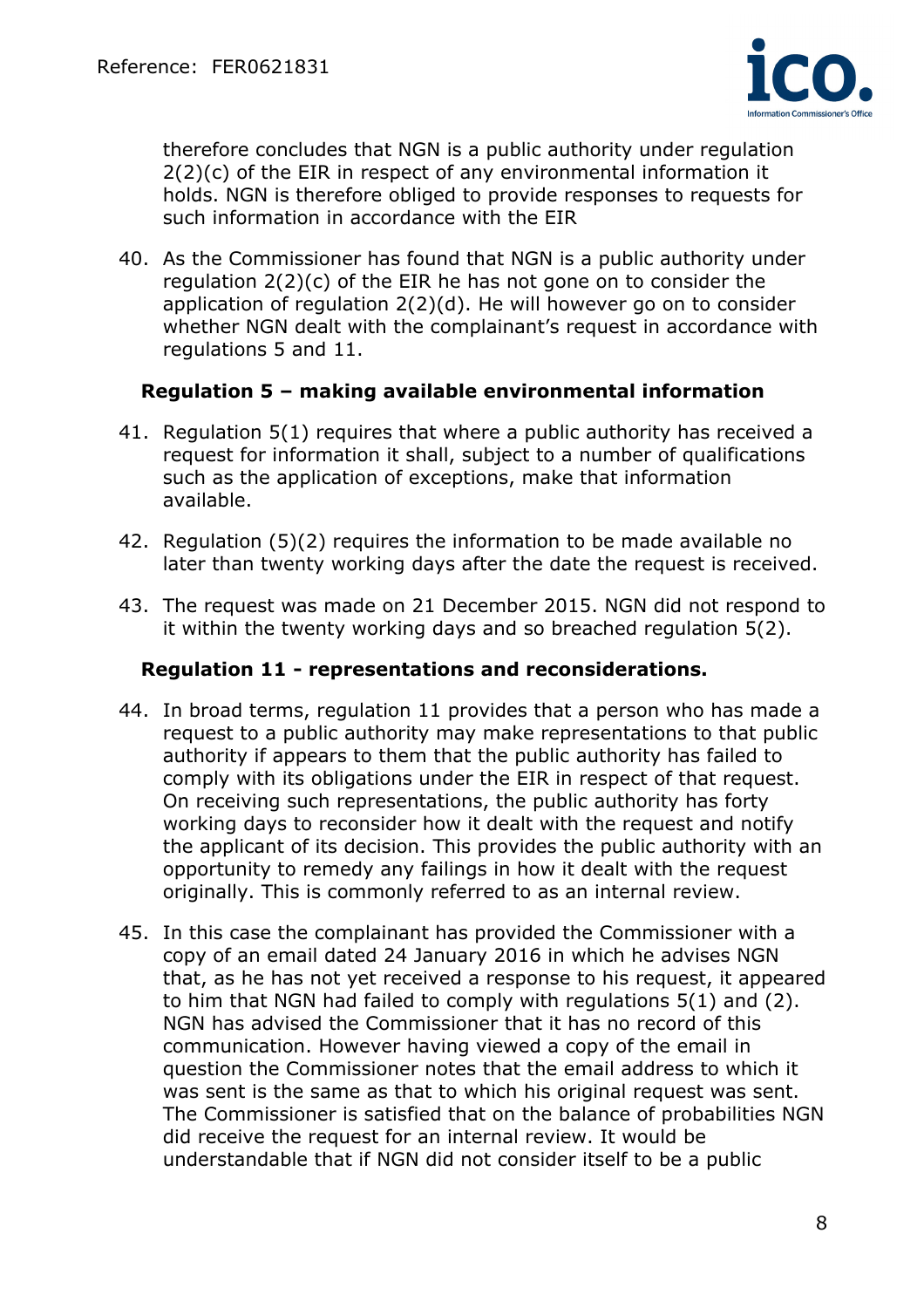

authority for the purposes of the EIR, it did not recognise the significance of the email and did not retain it.

- 46. In light of the above the Commissioner finds that NGN failed to provide the complainant with an internal review as requested. This constitutes a breach of regulation 11.
- 47. Since requesting an internal review in January 2016 circumstances have changed and the complainant has been provided with a substantive response to his request. The matters raised in the original request for a review appear to have been addressed. However it is possible that the complainant may not be satisfied with the response he has now received. Therefore the Commissioner considers it appropriate that NGN contact the complainant with a view to ascertaining whether there are any outstanding matters. If there are, NGN are required to carry out a review in accordance with the provisions of regulation 11.

## **Other matters**

48. The Commissioner is grateful for the constructive approach adopted by NGN which cooperated fully with his investigation.